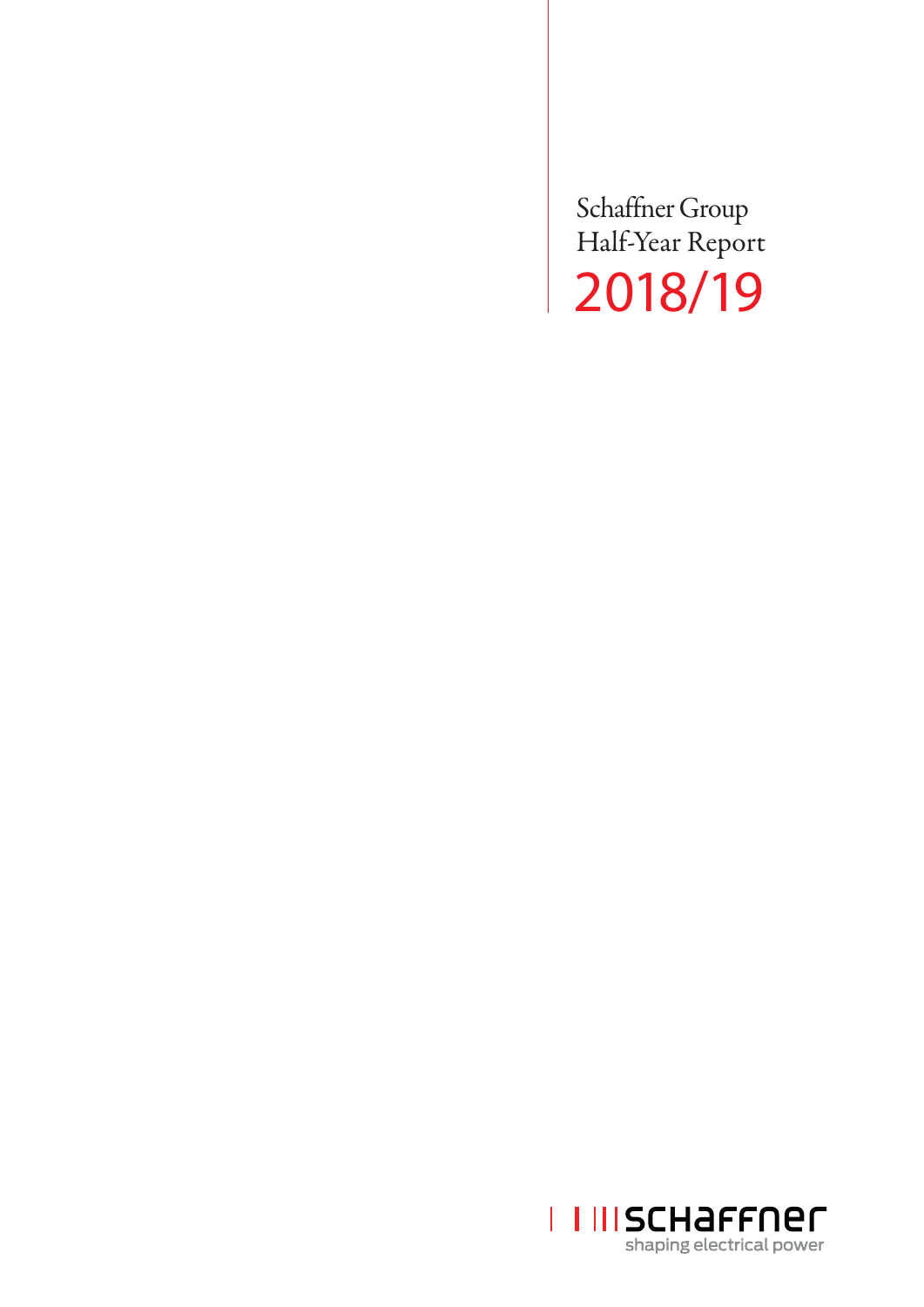# Schaffner holds its own in a more challenging environment

In the first half of fiscal 2018/19, the Schaffner Group's business was particularly affected by a downturn in the global automotive market and the slowdown in growth in the Chinese market. The three divisions performed very differently in this environment. EMC division confirmed last year's strong result, actually slightly improving its profit margin. Power Magnetics division's sales increased to a small extent while reducing its losses. The Automotive division, which has been highly profitable in recent years, posted a significant decline in sales and earnings as a result of the marked downturn in the global automotive market. Schaffner anticipates sales in the second half of fiscal 2018/19 to be slightly higher than in the first half and an EBIT margin of around 6% for fiscal 2018/19.

Following the record sales achieved by the Schaffner Group in the last fiscal year, the economy lost momentum in the first quarter of the current fiscal year. In particular, the significant weakening of the global automotive market and the slowdown in growth in China had a particularly strong impact on the Schaffner Group's half-year results for fiscal 2018/19. Year-on-year, order intake decreased by 6.4 % to CHF 107.1 million (PY: CHF 114.4 million). Net sales decreased by 6.3 % to CHF 101.4 million (previous year: CHF 108.3 million). In local currencies, the difference was –5.0 %. New orders exceeded sales in the first half of fiscal 2018/19 and the book-to-bill ratio was positive at 1.06.

Schaffner achieved an operating profit (EBIT) of CHF 5.3 million in the first half of fiscal 2018/19 (PY: CHF 9.0 million). The EBIT margin was 5.2 % (PY: 8.3 %). Adjusted for one-off effects (restructuring of the Power Magnetics division, insurance benefits following a plant fire in Thailand), which had had a positive impact on the previous year's result, the decline in EBIT was CHF 2.2 million. Net profit for the period fell to CHF 3.5 million (PY: CHF 4.0 million). Adjusted for the mentioned one-time effects and the impact of the US Tax Cuts and Jobs Act in the previous year, the difference amounted to CHF –1.6 million. Earnings per share (EPS) amounted to CHF 5.52 (PY: CHF 6.24). The gross margin was 28.3 %, as in the previous year. Free cash flow was CHF –1.1 million (PY: CHF –1.6 million).

#### **Broad foothold in the core markets**

Schaffner still has a broad sales base in its core markets. In the first half of fiscal 2018/19, 23 % of Group sales came from the core market of energy-efficient drive systems. Automotive electronics sector contributed 19 %, followed by power supplies for electronic devices and rail technology at 14 % each and machine tools and robotics at 13 %. Schaffner generated 9 % of Group sales from products for the electrical infrastructure. The renewable energy market accounted for 4 % of Group sales. Europe was the largest market region at 46.1 %. Asia contributed 32.6 % while 21.3 % came from the Americas.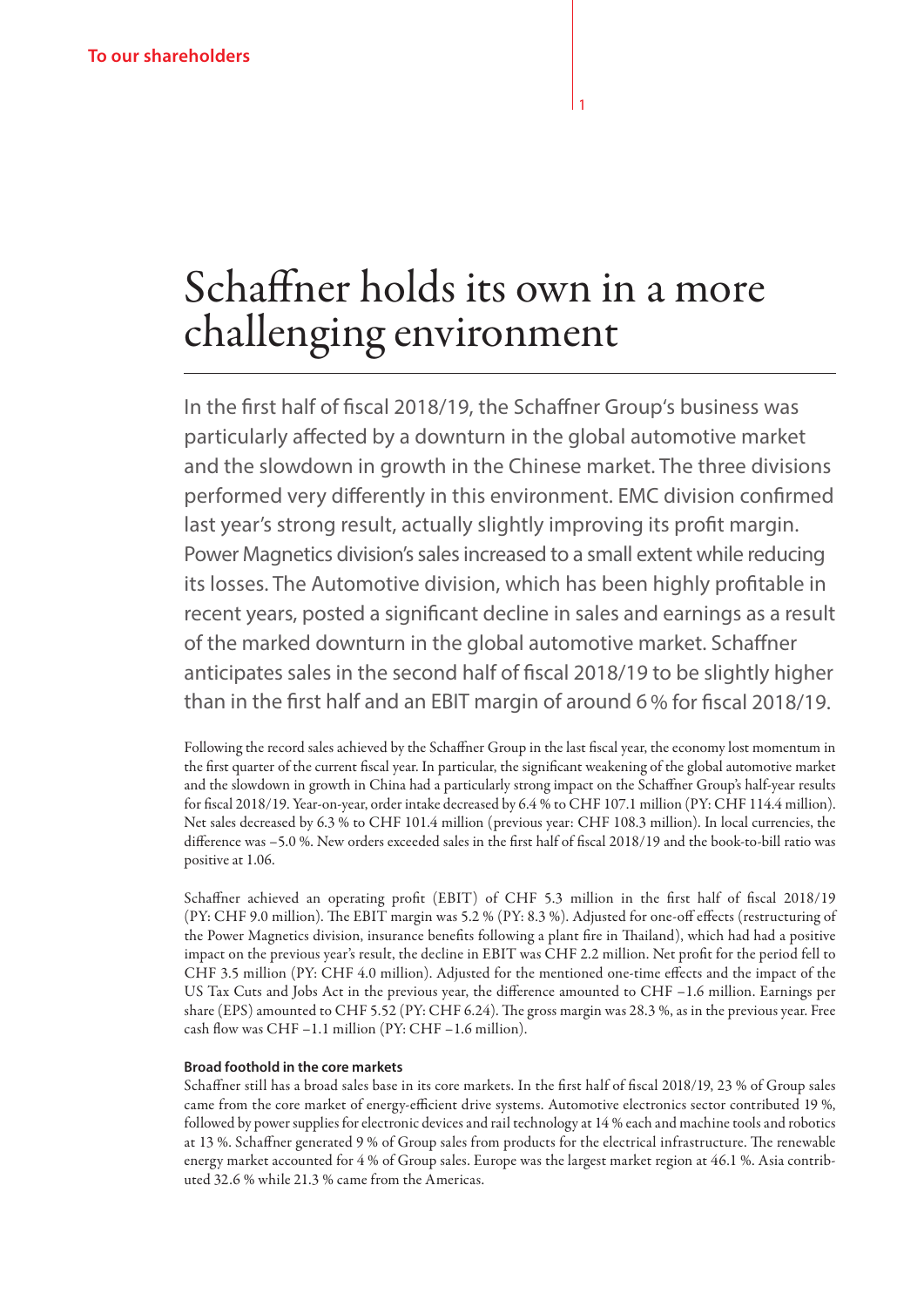#### **EMC division**

The EMC division exceeded last year's excellent result with an EBIT margin of 14.0 % (PY: 13.6 %). Only the slowing momentum in China held back further growth. At CHF 54.3 million (PY: CHF 55.5 million) and CHF 7.6 million (PY: CHF 7.5 million), net sales and EBIT in the first half of fiscal 2018/19 were in line with the strong previous year. Order intake in the first half of fiscal 2018/19 exceeded net sales. In the power quality market Schaffner further increased sales of the new generation of harmonic filters and slightly increased its share of divisional sales.

#### **Power Magnetics division**

After completion of restructuring, in the first half of fiscal 2018/19 net sales at the Power Magnetics division amounted to CHF 27.7 million (PY: CHF 27.1 million). EBIT improved to CHF –2.0 million (previous year including restructuring costs: CHF –4.5 million). The EBIT margin was –7.1 % (PY: –16.7 %). Order intake significantly exceeded net sales by just under CHF 4 million. Demand was strong, especially in Asia and the Americas. In Europe, customers have postponed two major projects, which could slightly delay reaching the break-even point in the Power Magnetics division.

#### **Automotive division**

After the downturn in the global automotive market at the end of fiscal 2018, Automotive division's net sales in the first half of 2018/19 were CHF 19.5 million (PY: CHF 25.7 million), significantly below the high levels achieved the year before. EBIT fell substantially to CHF 2.3 million (previous year including one-time effects: CHF 8.9 million). The EBIT margin was 12.0 % (PY: 34.5 % and before one-time effects 23.6 %). Order intake in the first half of fiscal 2018/19 slightly exceeded net sales. Electromobility continues to play a minor role in the global vehicle market in absolute figures. Although new development projects for EMC filters for electromobility applications progressed in the reporting period, the number of ramp-ups remained below expectations.

#### **Outlook**

Schaffner expects sales and earnings to increase slightly in the second half of fiscal 2018/19 compared to the first half of the year, assuming stable economic conditions and constant exchange rates, and is aiming for an EBIT margin of around 6 % for fiscal 2018/19. The medium-term targets remain the same, with an organic sales growth rate of 5 % taken as a multi-year average basis and an EBIT margin at 8 %–10 %.

Luterbach, 7 May 2019

Urs Kaufmann **Marc Aeschlimann** Chairman of the Board Chief Executive Officer

fødu

This English version of the Schaffner Group half-year report is a translation from German and is provided solely for readers' convenience. Only the German version is binding.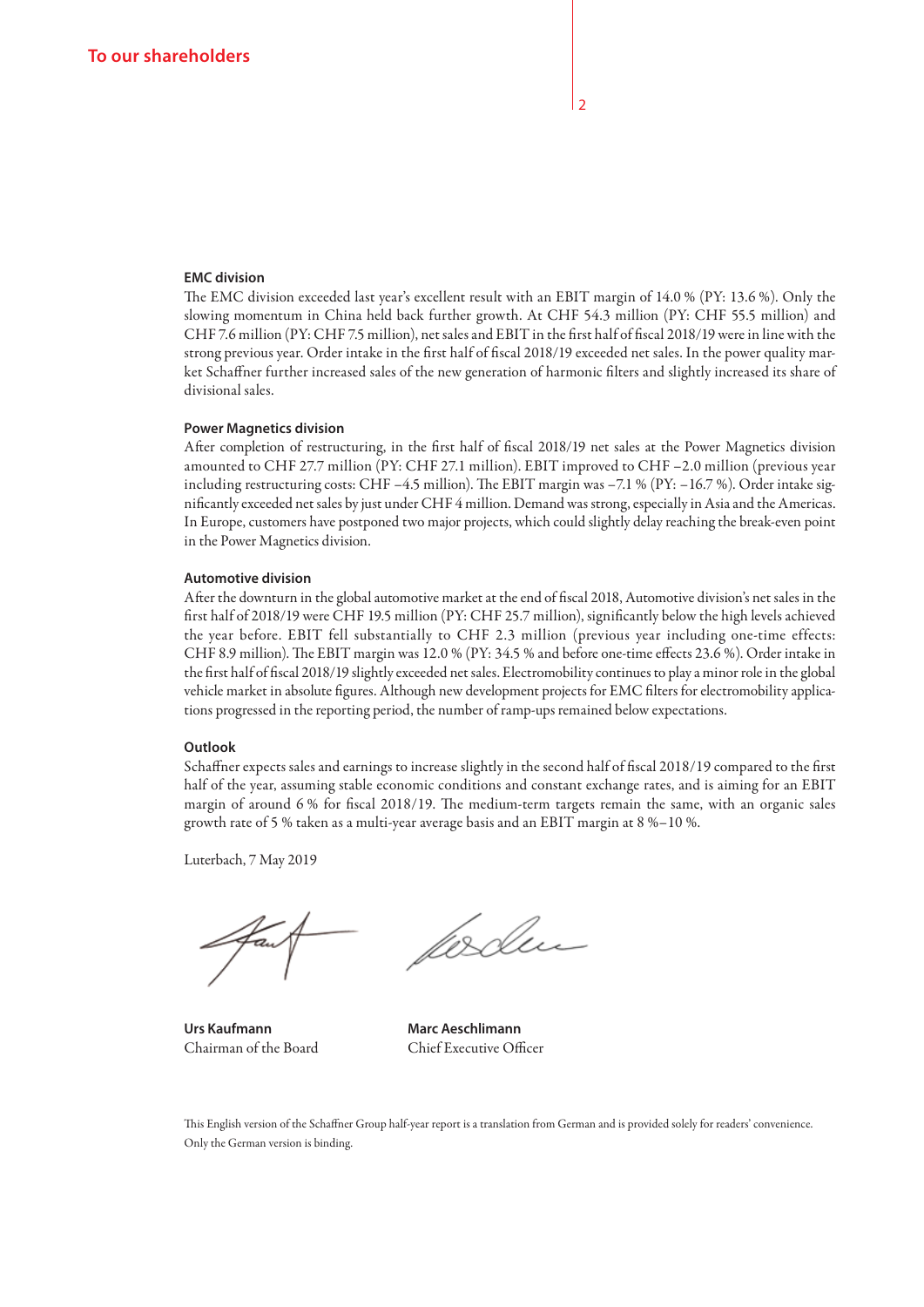# **Consolidated balance sheet**

| In CHF '000                                         | 31.3.2019 | 30.9.2018 |
|-----------------------------------------------------|-----------|-----------|
| Intangible assets                                   | 860       | 844       |
| Property, plant and equipment                       | 30,687    | 28,039    |
| Other non-current financial assets                  | 986       | 1,019     |
| Deferred tax assets                                 | 8,151     | 8,032     |
| <b>Total non-current assets</b>                     | 40,684    | 37,934    |
|                                                     | 2,552     | 2,220     |
| Prepaid expenses and deferred income<br>Inventories |           | 40,477    |
| Other current financial assets                      | 40,333    |           |
|                                                     | 1,109     | 2,956     |
| Other receivables                                   | 2,691     | 2,668     |
| Trade receivables                                   | 41,017    | 43,129    |
| Cash and cash equivalents                           | 17,294    | 19,096    |
| <b>Total current assets</b>                         | 104,996   | 110,546   |
| <b>Total assets</b>                                 | 145,680   | 148,480   |
|                                                     |           |           |
| Exchange differences                                | $-14,883$ | $-16,886$ |
| Retained earnings                                   | 23,361    | 19,608    |
| Treasury shares                                     | $-188$    | $-637$    |
| Share premium                                       | 31,912    | 36,265    |
| Share capital                                       | 20,668    | 20,668    |
| <b>Total shareholders' equity</b>                   | 60,870    | 59,018    |
|                                                     |           |           |
| Deferred tax liabilities                            | 593       | 475       |
| Non-current provisions                              | 3,926     | 4,579     |
| Non-current borrowings                              | 39,381    | 1,311     |
| <b>Total non-current liabilities</b>                | 43,900    | 6,365     |
| Accrued expenses                                    | 7,694     | 14,581    |
| Current provisions                                  | 1,440     | 1,871     |
| Other payables                                      | 4,563     | 4,159     |
| Trade payables                                      | 26,998    | 25,606    |
| Current borrowings                                  | 215       | 36,880    |
| <b>Total current liabilities</b>                    | 40,910    | 83,097    |
|                                                     |           |           |
| <b>Total liabilities</b>                            | 84,810    | 89,462    |
| Total liabilities and shareholders' equity          | 145,680   | 148,480   |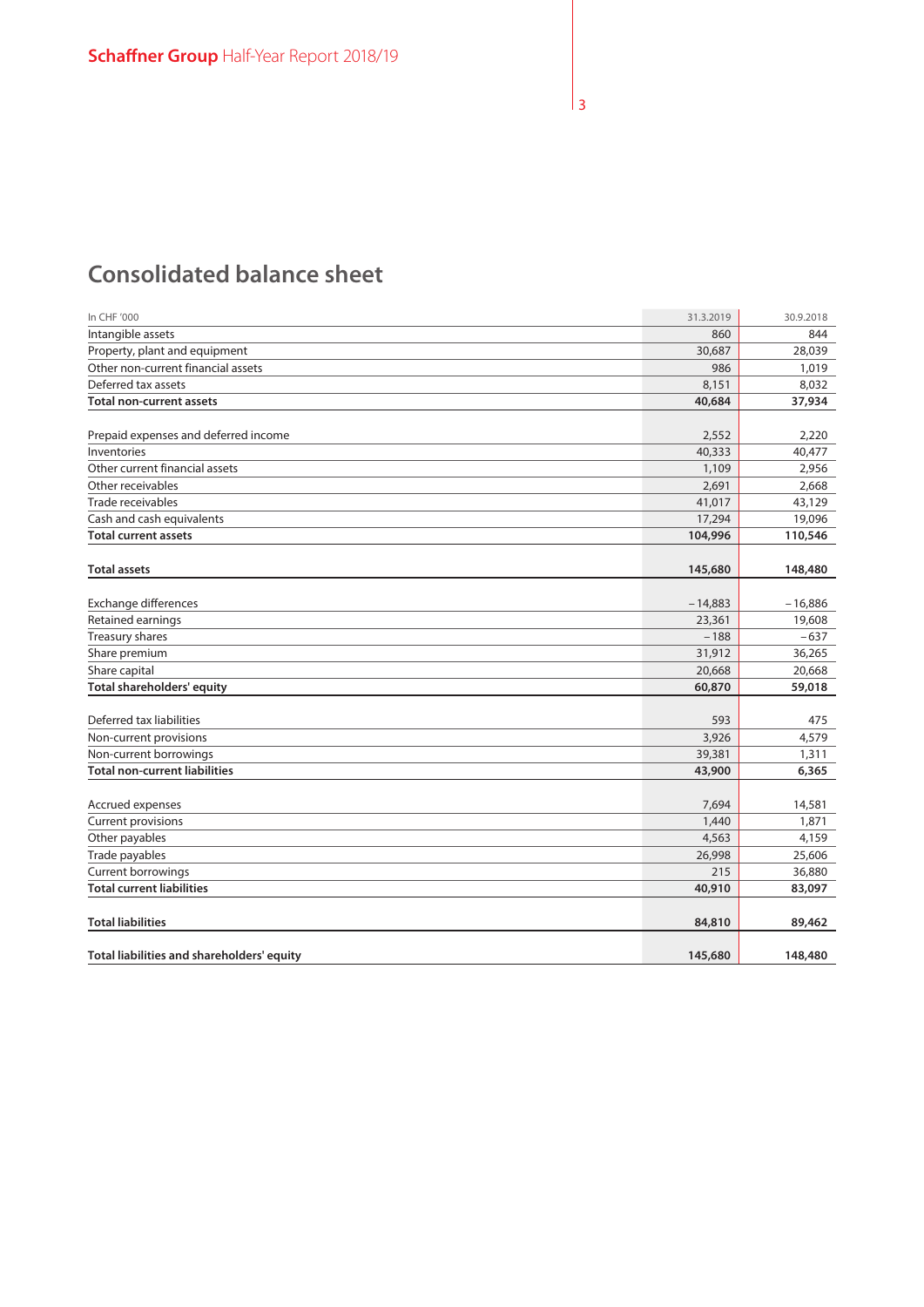# **Consolidated income statement**

| In CHF '000                        | H1 2018/19 | H1 2017/18 |
|------------------------------------|------------|------------|
| Net sales of goods and services    | 101,439    | 108,281    |
|                                    |            |            |
| Cost of sales                      | $-72,716$  | $-77,600$  |
| <b>Gross profit</b>                | 28,723     | 30,681     |
|                                    |            |            |
| Marketing and selling expense      | $-9,698$   | $-9,337$   |
| Research and development expense   | $-7,901$   | $-8,546$   |
| General and administrative expense | $-5,868$   | $-6,696$   |
| Other operating income             | $\Omega$   | 4,410      |
| Other operating expenses           | $\Omega$   | $-1,536$   |
| <b>Operating profit (EBIT)</b>     | 5,256      | 8,976      |
|                                    |            |            |
| Finance income                     | 1,519      | 1,267      |
| Finance expense                    | $-2,423$   | $-1,634$   |
| Profit before tax (EBT)            | 4,352      | 8,609      |
|                                    |            |            |
| Income tax                         | $-848$     | $-4,650$   |
| Net profit for the period          | 3,504      | 3,959      |
|                                    |            |            |
| Earnings per share in CHF          |            |            |
| <b>Basic</b>                       | 5.52       | 6.24       |
| Diluted                            | 5.52       | 6.23       |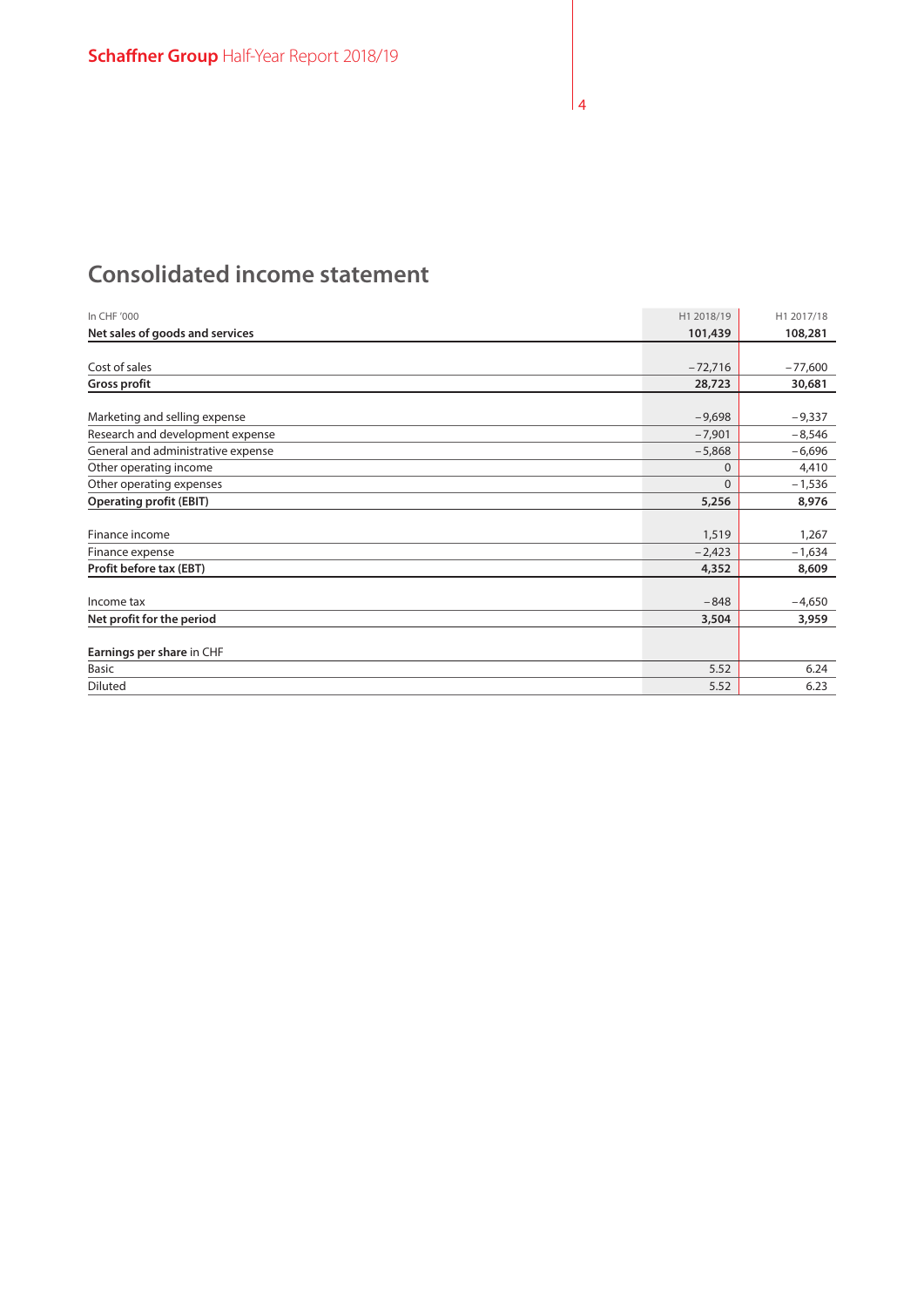# **Condensed consolidated cash flow statement**

| In CHF '000                                           | H1 2018/19 | H1 2017/18 |
|-------------------------------------------------------|------------|------------|
| Cash flow from operating activities                   | 3,317      | 2,829      |
|                                                       |            |            |
| Purchase of property, plant and equipment             | $-4,335$   | -4,495     |
| Purchase of intangible assets                         | $-189$     | $-137$     |
| Change in current financial assets                    | 1,928      | $-571$     |
| Other investing activities                            | 102        | 225        |
| Cash flow from investing activities                   | $-2,494$   | $-4,978$   |
|                                                       |            |            |
| Repayment of excess share premium                     | $-4,129$   | $-4,128$   |
| Changes in treasury shares                            | $-213$     | $-1,060$   |
| Proceeds from borrowings                              | 1,495      | 15,509     |
| Other financing activities                            | $-105$     | $-104$     |
| Cash flow from financing activities                   | $-2,952$   | 10,217     |
|                                                       |            |            |
| Effect of exchange rates on cash and cash equivalents | 327        | 458        |
| Change in cash and cash equivalents                   | $-1,802$   | 8,526      |
|                                                       |            |            |
| Cash and cash equivalents at 1 October                | 19,096     | 16,474     |
| Cash and cash equivalents at 31 March                 | 17,294     | 25,000     |

# **Consolidated statement of changes in equity**

|                                               | Share capital | Share    | Cumulative    | Retained | Treasury | Total share- |
|-----------------------------------------------|---------------|----------|---------------|----------|----------|--------------|
|                                               |               | premium  | exchange dif- | earnings | shares   | holders'     |
| In CHF '000                                   |               |          | ferences      |          |          | equity       |
| At 1 October 2017                             | 20,668        | 40,783   | -16,968       | 10,216   | -299     | 54,400       |
| Net profit for the period                     |               |          |               | 3,959    |          | 3,959        |
| Exchange differences                          |               |          | 2,016         |          |          | 2,016        |
| Treasury share transactions                   |               | 110      |               | $-605$   | $-180$   | $-675$       |
| Repayment of excess share premium             |               | $-4,128$ |               |          |          | $-4,128$     |
| Share option plans and restricted share plans |               | $-385$   |               | 605      |          | 220          |
| At 31 March 2018                              | 20,668        | 36,380   | -14,952       | 14,175   | -479     | 55,792       |
|                                               |               |          |               |          |          |              |
| At 1 October 2018                             | 20,668        | 36,265   | $-16,886$     | 19,608   | $-637$   | 59,018       |
| Net profit for the period                     |               |          |               | 3,504    |          | 3,504        |
| Exchange differences                          |               |          | 2,003         |          |          | 2,003        |
| Treasury share transactions                   |               | $-224$   |               | $-442$   | 449      | $-217$       |
| Repayment of excess share premium             |               | $-4,129$ |               |          |          | $-4,129$     |
| Share option plans and restricted share plans |               |          |               | 691      |          | 691          |
| At 31 March 2019                              | 20,668        | 31,912   | $-14,883$     | 23,361   | $-188$   | 60,870       |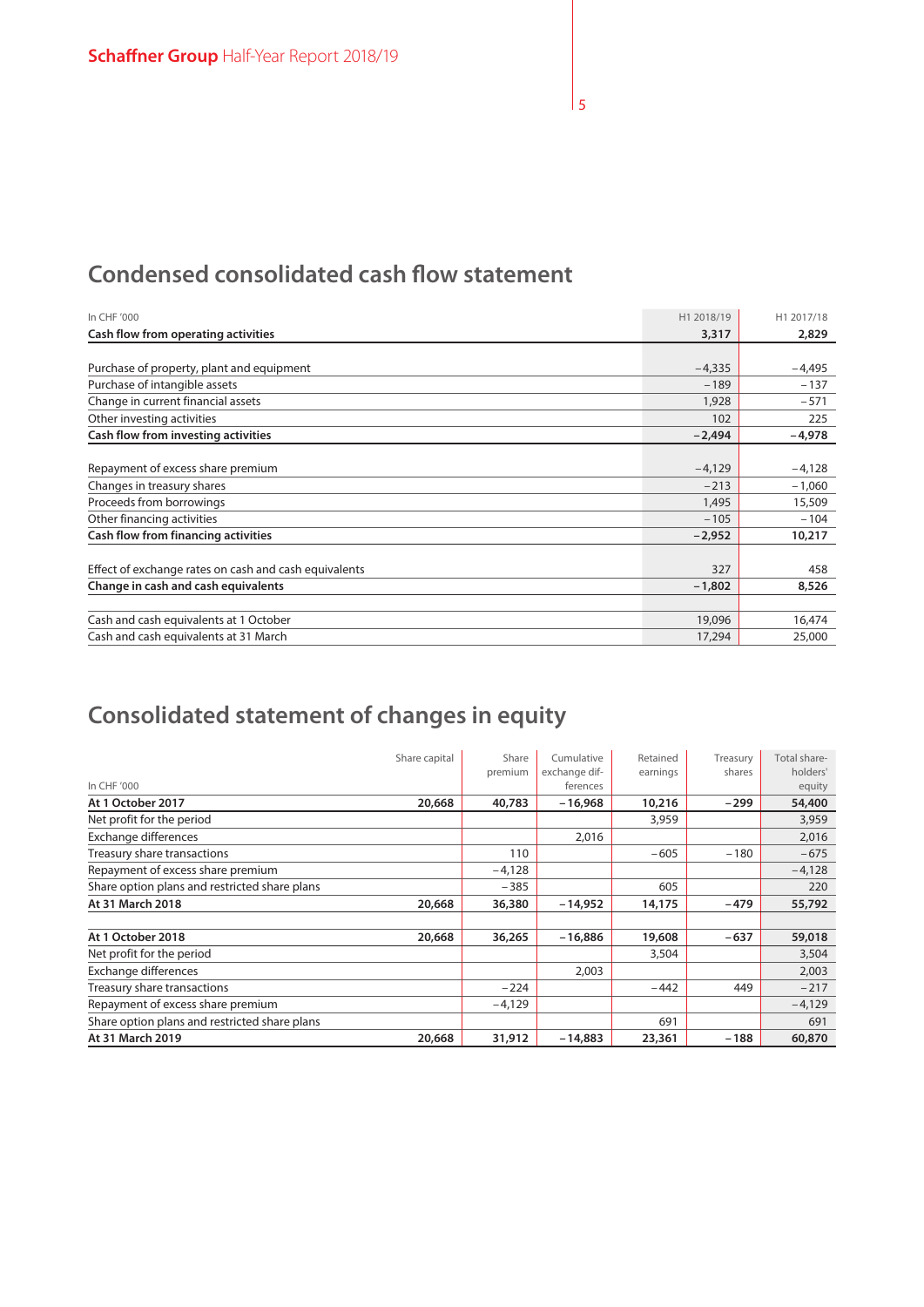# **Notes**

#### **1 Accounting policies**

The unaudited consolidated financial statements of the Schaffner Group for the first half of the fiscal year were prepared in accordance with Swiss GAAP FER 31 "Additional recommendations for listed companies." As these interim financial statements represent an update of the consolidated annual financial statements for the year ended 30 September 2018, they should be read in conjunction with those annual financial statements.

The consolidated financial statements for the six months ended 31 March 2019 were approved by the Board of Directors of Schaffner Holding AG on 3 May 2018 and released for publication.

#### **2 Change in accounting principles**

In the year under review the Swiss GAAP FER accounting principles have not been changed.

#### **3 Income taxes**

The Tax Cuts and Jobs Act passed in the United States in December 2017 stipulates a reduction in the corporate tax rate from 2018, among other changes. Accordingly, the deferred tax assets for temporary differences for the US subsidiary were measured at a new, lower rate. This increased the income tax expense for the first half of last fiscal year by CHF 2.7 million.

#### **4 Other operating income**

At the end of December 2017, the Schaffner automotive production plant in Thailand was severely damaged by a fire. Thanks to the rapid restoration of the production capacities, supply readiness to customers was maintained at all times.

Other operating income and expenses contain the insured refunds of the damaged tangibles assets from CHF 4.4 million less their net book value of CHF 1.5 million.

#### **5 Operating segments**

The Schaffner Group consists of three reportable segments: Electromagnetic Compatibility, Power Magnetics and Automotive. They are the organizational units for which results are reported to the Executive Committee.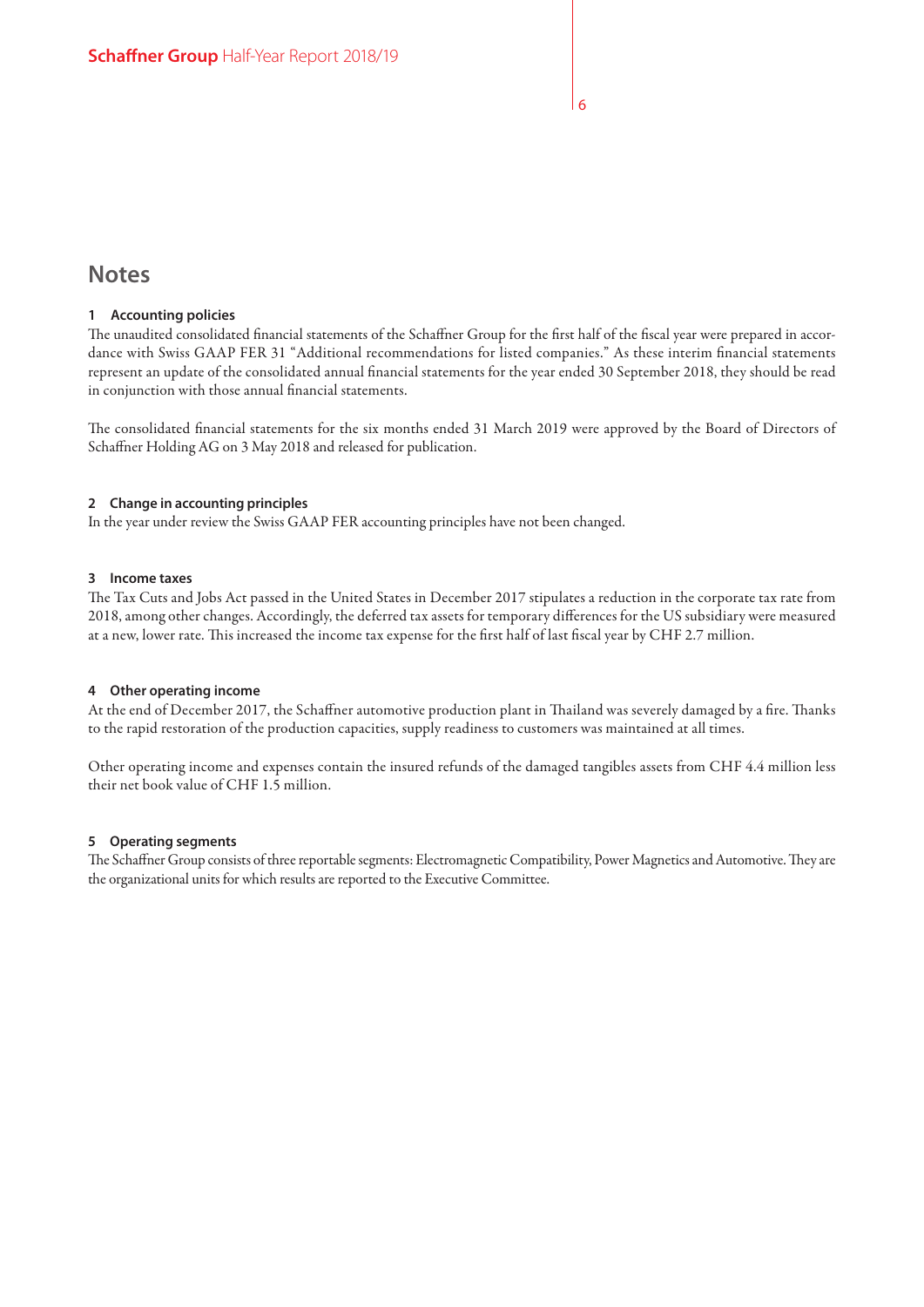#### **Electromagnetic Compatibility (EMC)**

The EMC division develops and manufactures standard and custom components that protect power electronic systems from line interference (thus ensuring electromagnetic compatibility) and safeguard their reliable operation in power grids. As well, the division's Power Quality business unit develops and manufactures active and passive filter solutions to assure the best quality of electric power. The key sales markets include energy-efficient drive systems, renewable energy, power supply systems for electronic devices, as well as machine tools and robotics.

#### **Power Magnetics (PM)**

The Power Magnetics division develops and manufactures components to ensure the reliable operation of power electronic systems, and builds customized high-performance transformers for demanding applications. Schaffner solutions deployed in solar inverters and converters in wind turbines safeguard high levels of energy conversion efficiency and assure optimum adaptation to electricity grids. Schaffner components are also integrated into compact, high-performance and energy-efficient locomotive drive systems, where they eliminate network interference from powerful motors.

#### **Automotive (AM)**

The Automotive division develops and manufactures components for keyless entry systems and solutions for the drive trains of hybrid and electric vehicles. Working closely with leading automobile manufacturers and automotive suppliers, Schaffner engineers leverage their specialized EMC expertise to support customers in the development of new models. The segment profit of last financial year was positively influenced by other operating results related to the fire in Thailand.

#### **Corporate**

The "Corporate" column comprises all costs for Group functions that cannot be allocated to a particular segment. These are primarily the expenses of Schaffner Holding AG.

No operating segments have been aggregated to form these reportable business segments.

Segment profit or loss represents a segment's operating profit or loss before restructuring costs.

The restructuring expenses of the Power Magnetics division consisted primarily of the costs in connection with further optimization measures in Europe.

| For the first six months of 2018/19 (1 October to 31 March) | <b>EMC</b> | <b>PM</b> | AM     | Corporate | Group    |
|-------------------------------------------------------------|------------|-----------|--------|-----------|----------|
| In CHF '000                                                 |            |           |        |           |          |
| Net sales                                                   | 54,264     | 27,714    | 19,461 |           | 101,439  |
| Segment profit/(-loss)                                      | 7,573      | $-1,981$  | 2,334  | $-2,670$  | 5,256    |
| Restructuring expenses                                      |            |           |        |           | $\Omega$ |
| <b>Operating profit (EBIT)</b>                              | 7,573      | $-1,981$  | 2,334  | $-2,670$  | 5,256    |
| Finance income                                              |            |           |        |           | 1,519    |
| Finance expense                                             |            |           |        |           | $-2,423$ |
| Profit before tax (EBT)                                     |            |           |        |           | 4,352    |
| Income tax                                                  |            |           |        |           | $-848$   |
| Net profit for the period                                   |            |           |        |           | 3,504    |

| For the first six months of 2017/18 (1 October to 31 March) | <b>EMC</b> | PM       | AM     | Corporate | Group    |
|-------------------------------------------------------------|------------|----------|--------|-----------|----------|
| In CHF '000                                                 |            |          |        |           |          |
| Net sales                                                   | 55,544     | 27,079   | 25,658 |           | 108,281  |
| Segment profit/(-loss)                                      | 7,534      | $-3,243$ | 8,862  | $-2,897$  | 10,256   |
| Restructuring costs                                         |            | $-1,280$ |        |           | $-1,280$ |
| <b>Operating profit (EBIT)</b>                              | 7,534      | $-4,523$ | 8,862  | $-2,897$  | 8,976    |
| Finance income                                              |            |          |        |           | 1,267    |
| Finance expense                                             |            |          |        |           | $-1,634$ |
| Profit before tax (EBT)                                     |            |          |        |           | 8,609    |
| Income tax                                                  |            |          |        |           | $-4,650$ |
| Net profit for the period                                   |            |          |        |           | 3,959    |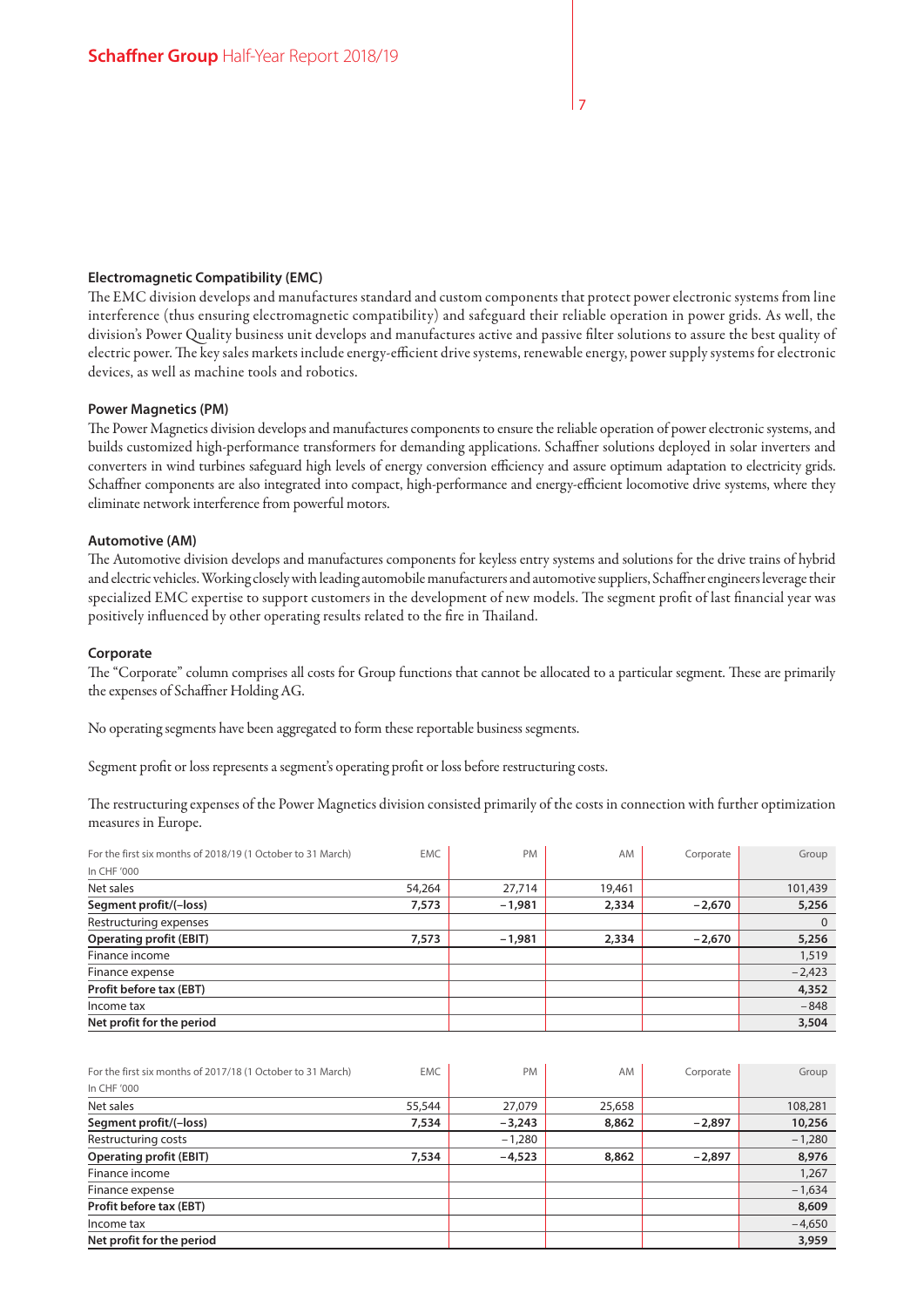#### **6 Seasonality**

The Schaffner Group does not operate in industries with significant seasonal or cyclical variation in total sales over the fiscal year. Since major public holidays such as Chinese New Year and Christmas fall in the first half of the fiscal year, experience has shown that, factoring out economic influences, higher sales are usually generated in the second half of the year.

Income tax is recognized based on the best estimate of the weighted average annual income tax rate expected for the full fiscal year.

#### **7 Commitments and contingencies**

At 31 March 2019, the Group had commitments to purchase property, plant and equipment in the amount of CHF 4.3 million (30 September 2018: CHF 1.2 million). These mainly include obligations in connection with the current construction of a new production plant in Thailand.

The contingent liabilities, described in the notes to the last consolidated financial statements, did not change significantly in the current financial year.

#### **8 Foreign currencies**

The following exchange rates were applied in the translation of foreign currencies:

|                   |                   |           | <b>Balance sheet</b> |            | Income statement |
|-------------------|-------------------|-----------|----------------------|------------|------------------|
|                   |                   | 31.3.2019 | 30.9.2018            | H1 2018/19 | H1 2017/18       |
| Country or region | Currency          | In CHF    | In CHF               | In CHF     | In CHF           |
| China             | CNY<br>100        | 15.13     | 14.20                | 14.60      | 14.99            |
| EU                | 100<br>EUR.       | 114.33    | 113.15               | 113.23     | 116.57           |
| Hungary           | <b>HUF</b><br>100 | 0.35      | 0.35                 | 0.35       | 0.37             |
| Thailand          | THB<br>100        | 3.19      | 3.02                 | 3.10       | 3.01             |
| <b>USA</b>        | 100<br>USD        | 101.90    | 97.70                | 99.51      | 96.57            |

#### **9 Distribution to shareholders**

As decided by the Annual General Meeting of Schaffner Holding AG on 15 January 2019, a distribution of CHF 6.50 per share (exempt from Swiss anticipatory tax) for fiscal year 2017/18 was made to the shareholders in the form of a repayment of excess share premium from additional paid-in capital.

#### **10 Events after the balance sheet date**

No events have occurred after the balance sheet date that have a material effect on the amounts in the consolidated interim financial statements.